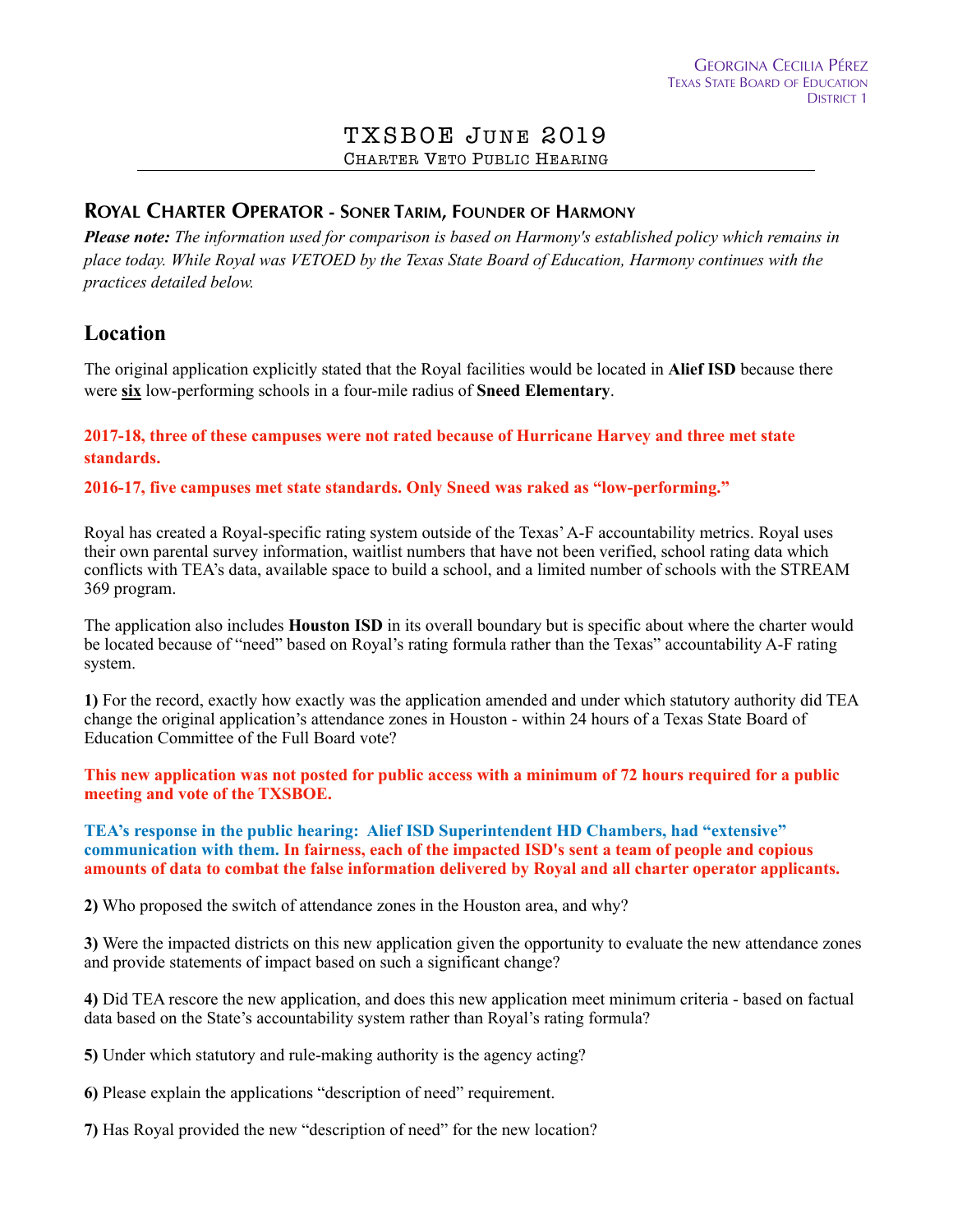### **English Learners**

Are you aware of the educator certification requirements for English Learners? I am referring to Bilingual Certifications via the State Board for Educator Certifications, in addition to ESL programs.

I ask because Royal appears to be projecting a student need at 25%. If Royal genuinely intends to serve in areas listed on the application, the 25% projection is low - unless the application is foreshadowing an intent to implement a cap on this particular demographic.

The 12 schools listed on the application - campuses in Alief ISD, Austin ISD, and Houston ISD - the English Learner demographic begins at 42% and climbs as high as 80%.

Please describe Royal's plan for bilingual education.

### *2017-18 English Learner enrollment*

| <b>Austin ISD:</b><br>Burnet MS: $61\%$<br>Pickle: $80\%$ | Dobie MS: 53% Lanier HS: 42%<br>Webb Primary: 75% |           | Pillow: $42\%$ |
|-----------------------------------------------------------|---------------------------------------------------|-----------|----------------|
| Alief ISD<br>Sneed: $71%$<br>Owens: $65%$                 | Landis: $68\%$                                    | Horn: 78% | Klentzman: 58% |
| <b>Houston ISD</b><br>Piney Point: 77%                    |                                                   |           |                |

#### **Special Needs**

Royal's application projects the Students with Special Needs enrollment at 7%.

The percentage of students with special needs at the two Austin Middle Schools that Royal referenced in the application are both over 17%.

The high school is 13%.

*Harmony was cited by the Civil Rights Office of the U.S. Department of Education in 2014 for not serving a proportionate percentage of English Learners and children with special needs compared to public schools in close proximity.* 

Harmony / Royal leadership have stated on numerous occasions, "We'll deal with that once we hold the lottery and see which students enroll."

The "wait and see" approach is a highly irresponsible way to serve our English Learners, Special Needs, and all students.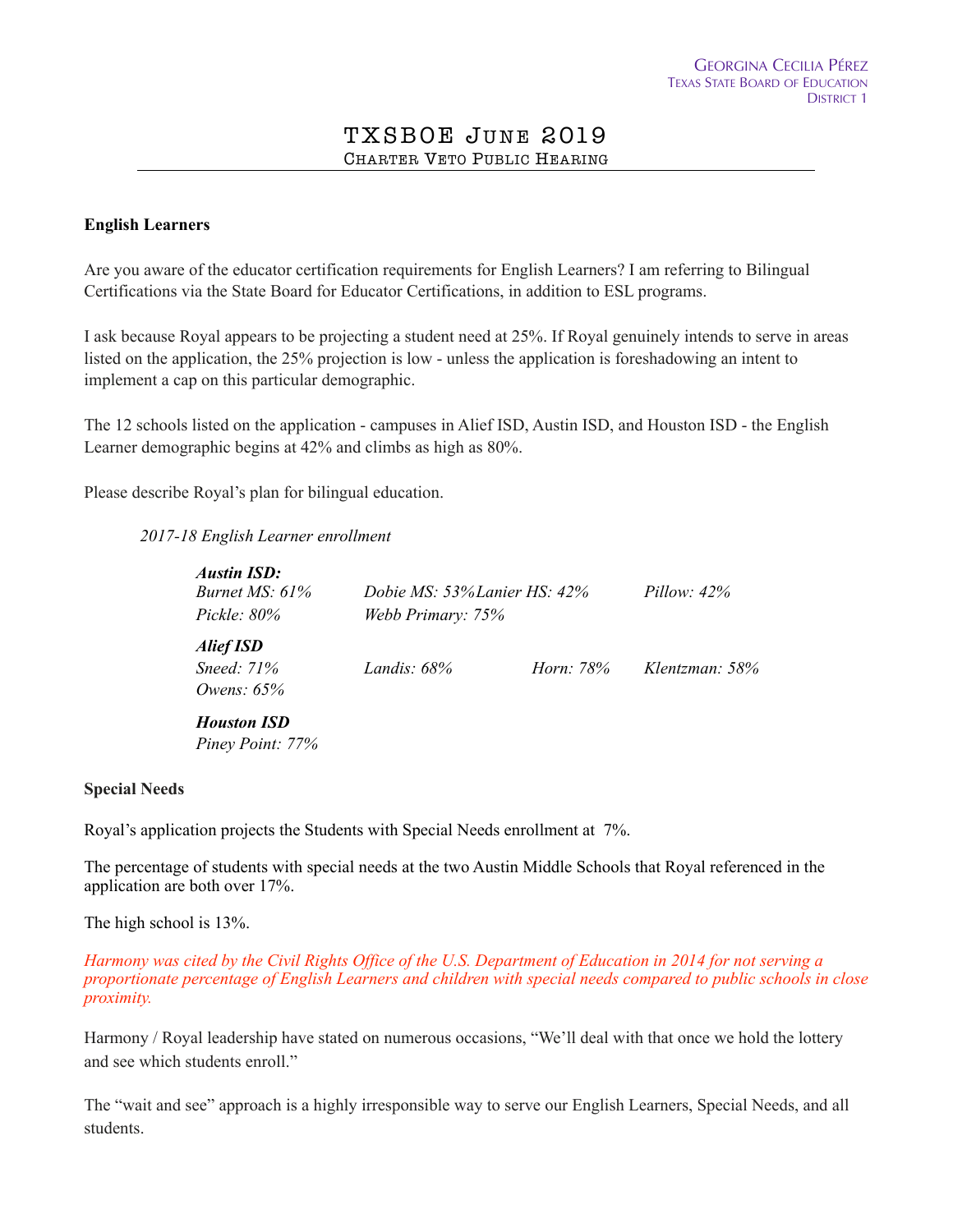#### **Diversity and Representation**

### **There are no Latinx or African American Board members in a community where 98% of students are children of color.**

Existing board members voted to open a school in a city without having any representation from that city. The application - the one the public has seen - lists only 2 Austin residents of the 22 individuals Royal has spoken with; these two people they are not from Northeast Austin community. One of these individuals is a Royal Charter funder.

Royal letters of support are almost exclusively from Houston.

Royal held **two** community meetings in Austin, with as few as only 7 people in attendance in one session and only 34 in the other. These records illustrate very little community outreach in Austin. *Perhaps because there is very little community interest.* 

In more than 20 years of leadership, Harmony's 16 top leadership positions have always been held by males; none being from any of the communities which Harmony campuses are located.

**The Royal Board of Directors has no members from Austin, no Latinx or African American members. Meanwhile, the students Royal intends to serve are 98% Latino / African American.** 

- What is Royal's plan to ensure that the Board, leadership, and staff are of diverse representation reflective of the community?

### **Conflict of Interest**

According to the Unity School Service website, Soner Tarim created a charter management organization called Unity School Services that will operate two charters in Alabama while providing services to facilities in Arkansas, Florida, Louisiana, Georgia, Maryland, Missouri, New York, New Jersey, New Mexico, North Carolina, South Carolina, Tennessee, Texas, Washington D.C., Mexico, Qatar, and Hong Kong.

Soner Tarim also sits on the Board of the International Leadership of Texas Charter Schools.

Tarim's salary is listed at \$140,000.

- Please tell the TXSBOE how many charters Unity is currently managing or providing services to and each of these locations?
- Which conflicts of interest have you identified with these concurrent roles?
- How will you have time to be the full-time CEO for the 8 charters on the Royal application?
- Will you make a commitment that you will never contract with Unity or another CMO that you create to provide services of any kind with Royal?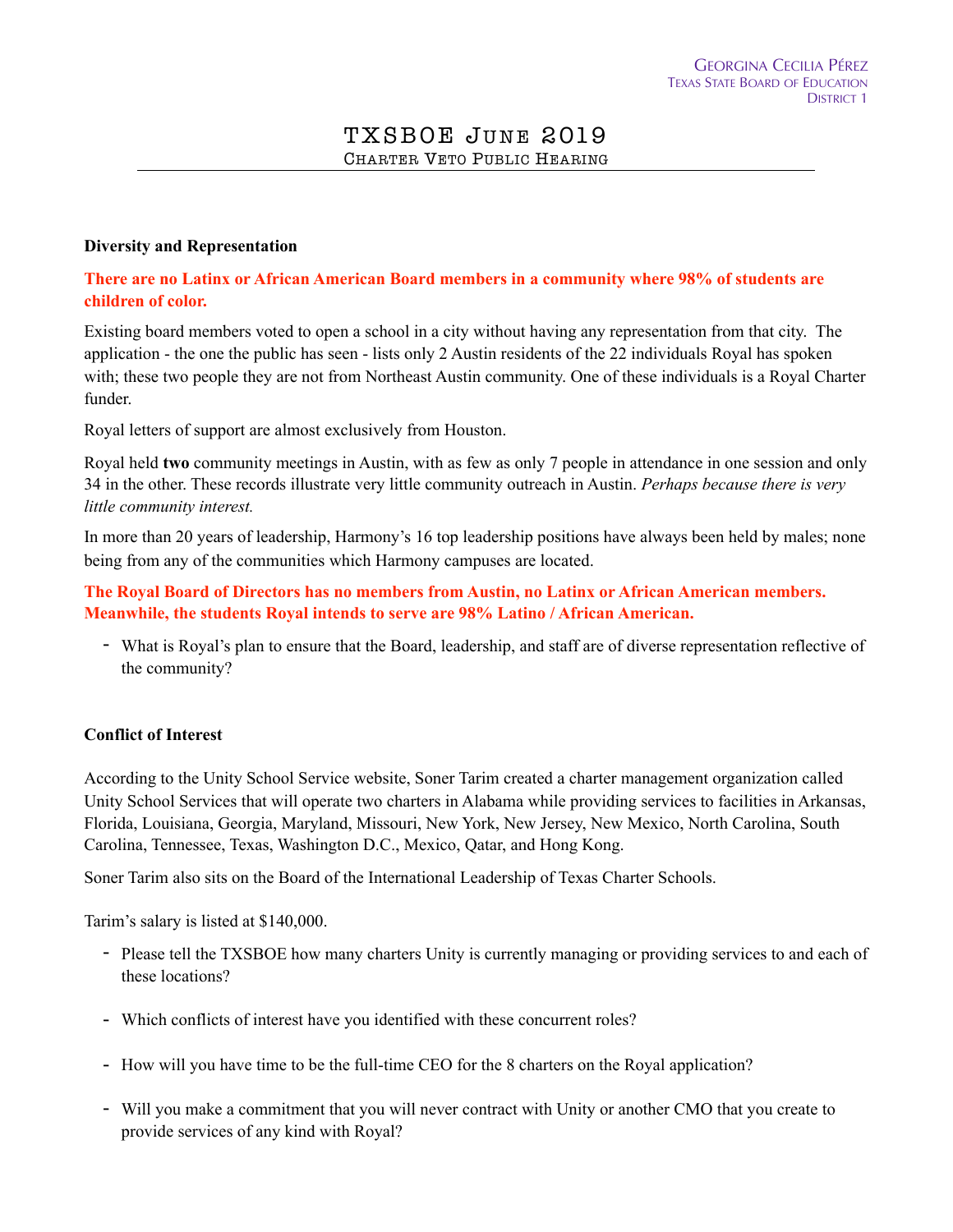### **Students with Disciplinary Histories / Records**

During the interview, Tarim stated that Royal would not ask students to disclose their discipline history on their application. **However, the Harmony application does include this question.** 

**Harmony Science Academy - Houston, Harmony El Paso, San Antonio, etc. have ZERO disciplinary students.**



*2017-18 TAPR,<https://rptsvr1.tea.texas.gov/perfreport/tapr/2018/srch.html?srch=C>*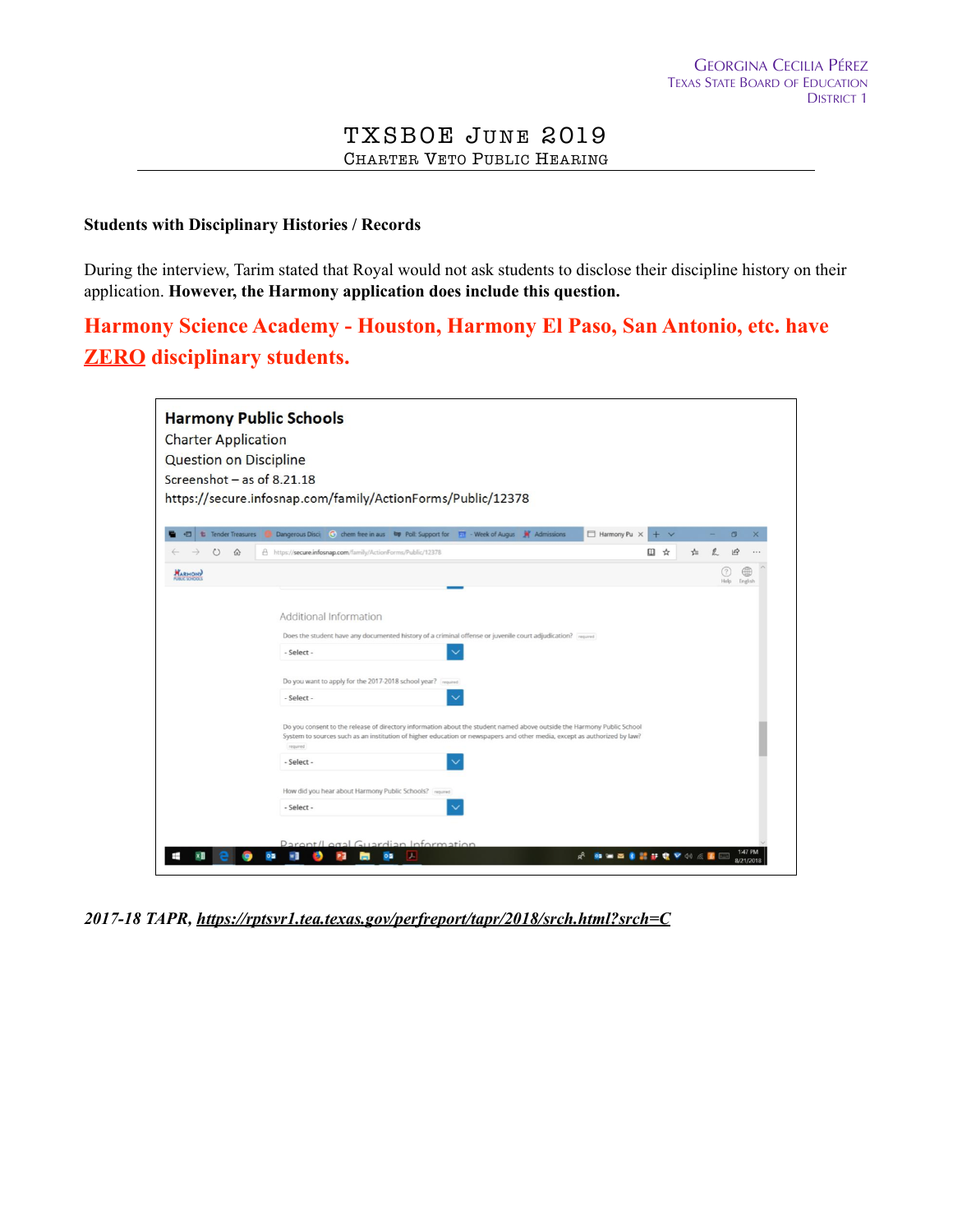### **Students with Disciplinary Histories / Records**

The Royal student application states:

 The school **shall** exclude from enrollment those students who have a documented history of a criminal offense, a juvenile court adjudication, or other discipline problems under Subchapter A, Chapter 37 of the Education Code." (page 232 ).

Page 93 of the student application, disciplinary history is required.

Please clarify, will Royal exclude any child because of any discipline history?

Is this response included in the Royal charter application?

#### **Social Emotional Learning / Innovation**

Royal's application depicts a need for SEL in the schools/communities listed on the application.

Austin ISD offers SEL for all schools in the districts and started its program 8 years ago.

Royal's application intends to blend SEL with STEM but fails to provide details as to how this will be accomplished.

*How is social emotional-learning an innovation in Austin? How did this application win the Commissioner's approval with this glaring oversight?* 

The Royal application states that you will work with CASEL on SEL, Tarim said he would talk to CASEL about SEL. CASEL had not spoken to Royal by the date of the public hearing. Tairm used the name for credibility falsely.

#### **Counselors**

Royal's application states that counselors at every facility will coordinate the Social Emotional Learning Program. The application lists counselors on Royal's staffing chart with a counselor to be hired at the beginning of the startup year. **However, there are no counselors budgeted on the spreadsheet.** 

*See Royal Financial Workbook attached Tab "SOF" – See Projected Budget for/Operating Plan for Initial Charter period (2019 – 2024) Under Instructional Personnel Costs - No budget for counselors*